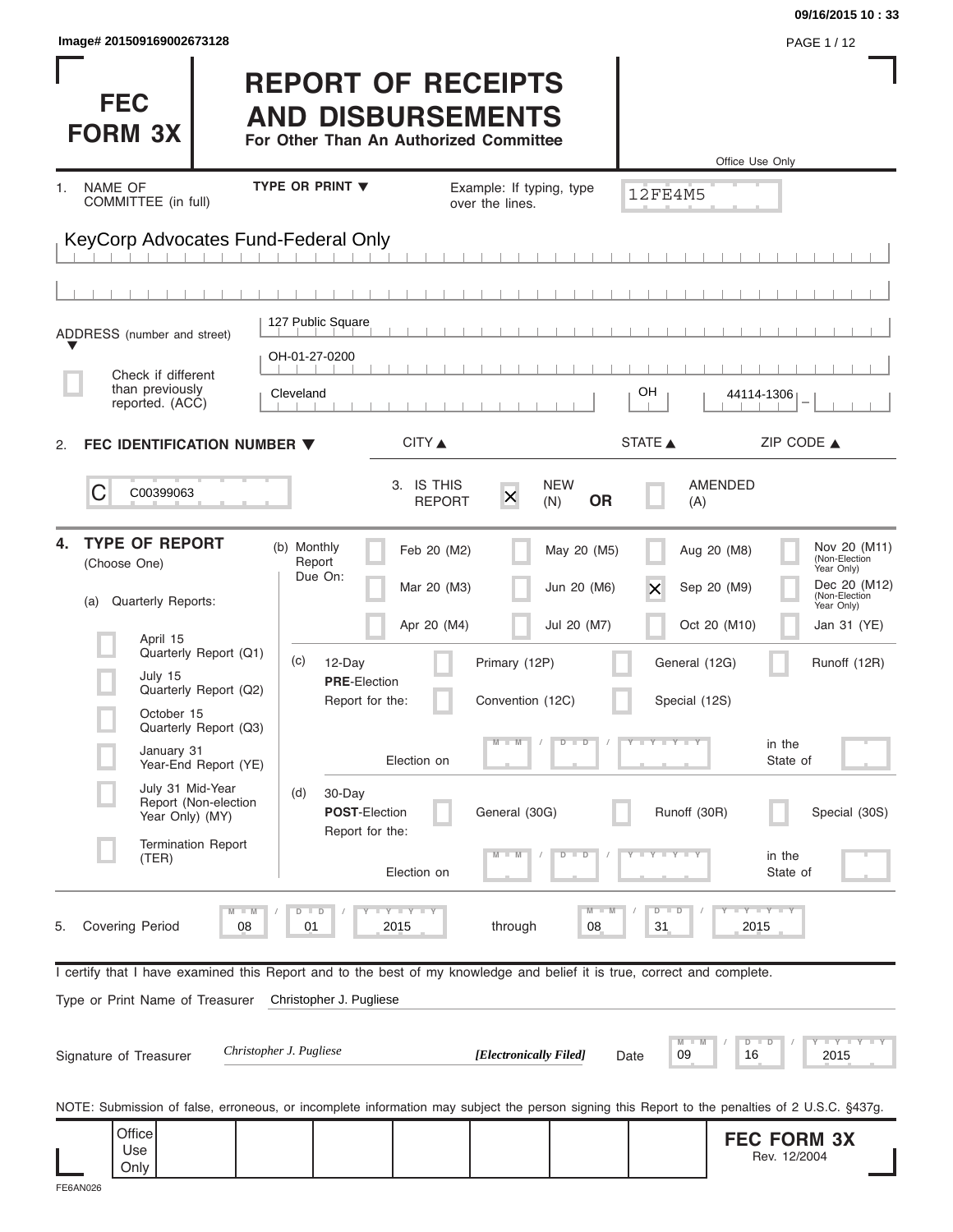# **SUMMARY PAGE**

|    | Image# 201509169002673129                                                                             |                                                      |                                                 |
|----|-------------------------------------------------------------------------------------------------------|------------------------------------------------------|-------------------------------------------------|
|    | FEC Form 3X (Rev. 02/2003)                                                                            | <b>SUMMARY PAGE</b><br>OF RECEIPTS AND DISBURSEMENTS | Page 2                                          |
|    | Write or Type Committee Name                                                                          |                                                      |                                                 |
|    | KeyCorp Advocates Fund-Federal Only                                                                   |                                                      |                                                 |
|    | 08<br>Report Covering the Period:<br>From:                                                            | Y Y<br>01<br>2015                                    | 08<br>31<br>2015<br>To:                         |
|    |                                                                                                       | <b>COLUMN A</b><br><b>This Period</b>                | <b>COLUMN B</b><br><b>Calendar Year-to-Date</b> |
| 6. | Cash on Hand<br>(a)<br>$-1$ Y $-1$ Y<br>January 1,<br>2015                                            |                                                      | 36815.27                                        |
|    | Cash on Hand at<br>(b)<br>Beginning of Reporting Period                                               | 51718.85                                             |                                                 |
|    | Total Receipts (from Line 19)<br>(c)                                                                  | 2143.16                                              | 22578.24                                        |
|    | Subtotal (add Lines 6(b) and<br>(d)<br>6(c) for Column A and Lines<br>$6(a)$ and $6(c)$ for Column B) | 53862.01                                             | 59393.51                                        |
| 7. | Total Disbursements (from Line 31)                                                                    | 506.50                                               | 6038.00                                         |
| 8. | Cash on Hand at Close of<br><b>Reporting Period</b><br>(subtract Line $7$ from Line $6(d)$ )          | 53355.51                                             | 53355.51                                        |
| 9. | Debts and Obligations Owed TO<br>the Committee (Itemize all on<br>Schedule C and/or Schedule D)       | 0.00                                                 |                                                 |
|    | 10. Debts and Obligations Owed BY<br>the Committee (Itemize all on<br>Schedule C and/or Schedule D)   | 0.00                                                 |                                                 |

This committee has qualified as a multicandidate committee. (see FEC FORM 1M)

#### **For further information contact:**

Federal Election Commission 999 E Street, NW Washington, DC 20463

Toll Free 800-424-9530 Local 202-694-1100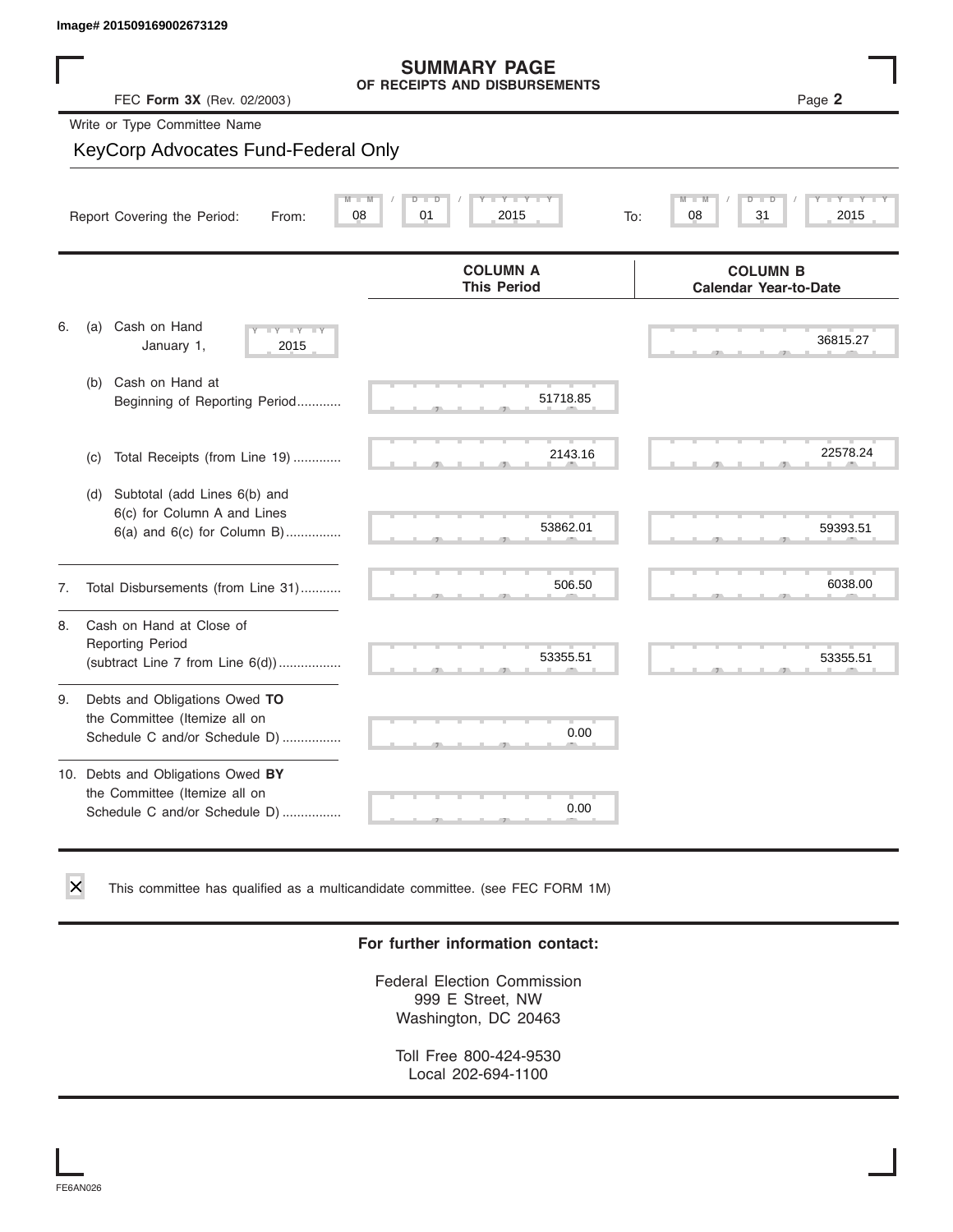#### **DETAILED SUMMARY PAGE**

|                                                    | <b>DETAILED SUMMARY PAGE</b>                                                         |                                                 |
|----------------------------------------------------|--------------------------------------------------------------------------------------|-------------------------------------------------|
| FEC Form 3X (Rev. 06/2004)                         | of Receipts                                                                          | Page 3                                          |
| Write or Type Committee Name                       |                                                                                      |                                                 |
| KeyCorp Advocates Fund-Federal Only                |                                                                                      |                                                 |
|                                                    |                                                                                      |                                                 |
| Report Covering the Period:<br>08<br>From:         | $\Box$ $\Upsilon$ $\Box$ $\Upsilon$ $\Box$ $\Box$<br>$D$ $\Box$<br>01<br>2015<br>To: | Y TY<br>$M -$<br>D –<br>2015<br>08<br>31        |
| I. Receipts                                        | <b>COLUMN A</b><br><b>Total This Period</b>                                          | <b>COLUMN B</b><br><b>Calendar Year-to-Date</b> |
| 11. Contributions (other than loans) From:         |                                                                                      |                                                 |
| Individuals/Persons Other<br>(a)                   |                                                                                      |                                                 |
| <b>Than Political Committees</b>                   | 1814.86                                                                              | 16689.11                                        |
| Itemized (use Schedule A)<br>(i)                   |                                                                                      |                                                 |
|                                                    |                                                                                      |                                                 |
|                                                    | 328.30                                                                               | 5889.13                                         |
| (iii) TOTAL (add                                   |                                                                                      | 22578.24                                        |
| Lines $11(a)(i)$ and $(ii)$                        | 2143.16                                                                              |                                                 |
| Political Party Committees<br>(b)                  | 0.00                                                                                 | 0.00                                            |
| <b>Other Political Committees</b><br>(C)           |                                                                                      |                                                 |
|                                                    | 0.00                                                                                 | 0.00                                            |
| Total Contributions (add Lines<br>(d)              |                                                                                      |                                                 |
| $11(a)(iii)$ , (b), and (c)) (Carry                |                                                                                      |                                                 |
| Totals to Line 33, page 5) ▶                       | 2143.16                                                                              | 22578.24                                        |
| 12. Transfers From Affiliated/Other                |                                                                                      |                                                 |
|                                                    | 0.00                                                                                 | 0.00                                            |
|                                                    |                                                                                      |                                                 |
|                                                    | 0.00                                                                                 | 0.00                                            |
|                                                    |                                                                                      |                                                 |
| 14. Loan Repayments Received                       | 0.00                                                                                 | 0.00                                            |
| 15. Offsets To Operating Expenditures              |                                                                                      |                                                 |
| (Refunds, Rebates, etc.)                           |                                                                                      |                                                 |
| (Carry Totals to Line 37, page 5)                  | 0.00                                                                                 | 0.00                                            |
| 16. Refunds of Contributions Made                  |                                                                                      |                                                 |
| to Federal Candidates and Other                    |                                                                                      | 0.00                                            |
| Political Committees<br>17. Other Federal Receipts | 0.00                                                                                 |                                                 |
|                                                    | 0.00                                                                                 | 0.00                                            |
| 18. Transfers from Non-Federal and Levin Funds     |                                                                                      |                                                 |
| (a) Non-Federal Account                            |                                                                                      |                                                 |
|                                                    | 0.00                                                                                 | 0.00                                            |
|                                                    |                                                                                      |                                                 |
| (b) Levin Funds (from Schedule H5)                 | 0.00                                                                                 | 0.00                                            |
|                                                    |                                                                                      |                                                 |
| (c) Total Transfers (add $18(a)$ and $18(b)$ )     | 0.00                                                                                 | 0.00                                            |
|                                                    |                                                                                      |                                                 |
| 19. Total Receipts (add Lines 11(d),               |                                                                                      |                                                 |
| 12, 13, 14, 15, 16, 17, and 18(c)) ▶               | 2143.16                                                                              | 22578.24                                        |
|                                                    |                                                                                      |                                                 |
| 20. Total Federal Receipts                         |                                                                                      |                                                 |
| (subtract Line 18(c) from Line 19)  ▶              | 2143.16                                                                              | 22578.24                                        |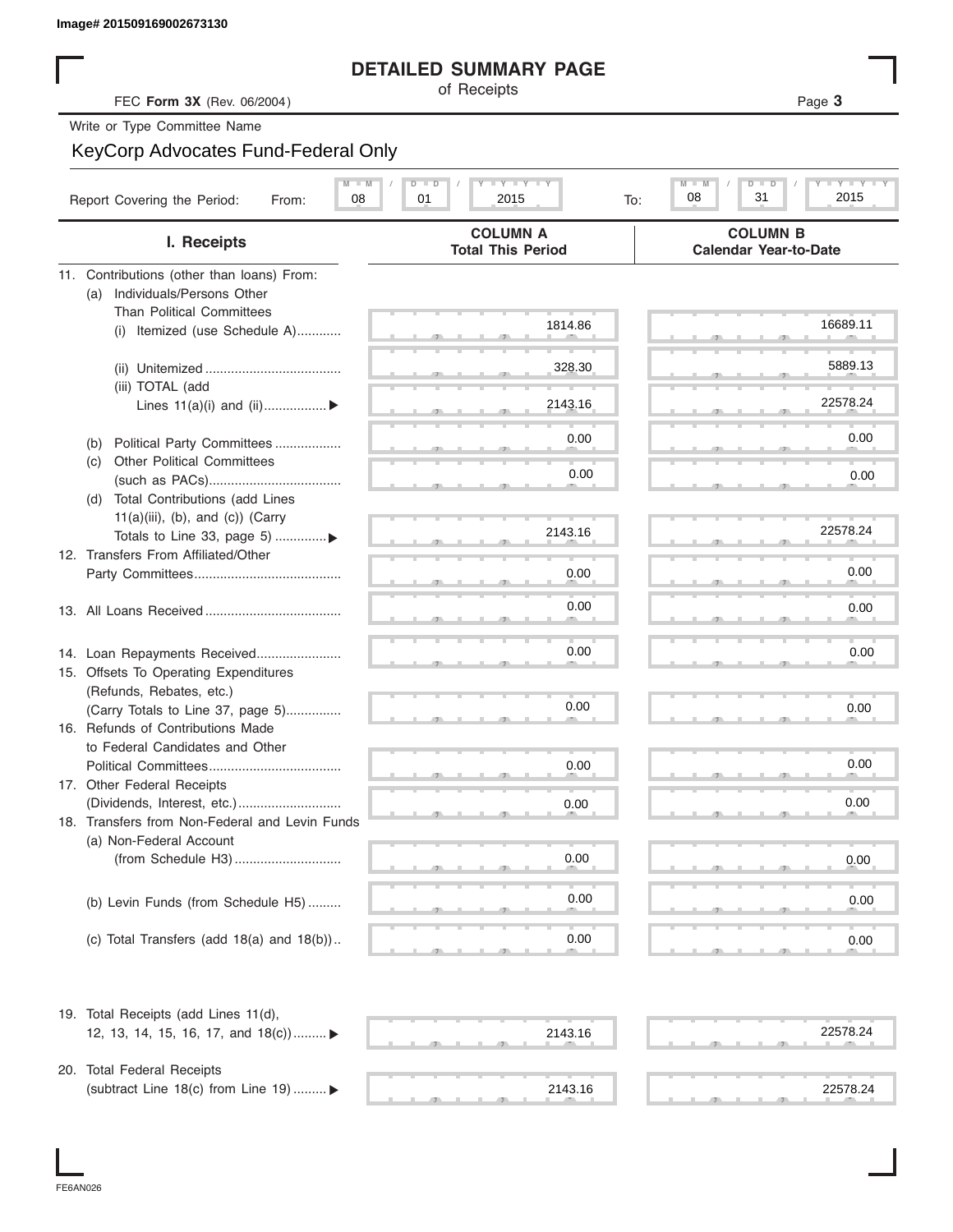#### **DETAILED SUMMARY PAGE**

|                                                                                                 |                                                               | of Disbursements         |                              |
|-------------------------------------------------------------------------------------------------|---------------------------------------------------------------|--------------------------|------------------------------|
| FEC Form 3X (Rev. 02/2003)                                                                      |                                                               | <b>COLUMN A</b>          | Page 4<br><b>COLUMN B</b>    |
|                                                                                                 | <b>II. Disbursements</b>                                      | <b>Total This Period</b> | <b>Calendar Year-to-Date</b> |
| 21. Operating Expenditures:<br>(a) Allocated Federal/Non-Federal<br>Activity (from Schedule H4) |                                                               |                          |                              |
| (i)                                                                                             | Federal Share                                                 | 0.00                     | 0.00                         |
| (ii)                                                                                            | Non-Federal Share                                             | 0.00                     | 0.00                         |
| (b) Other Federal Operating                                                                     |                                                               | 6.50                     | 38.00                        |
| (c) Total Operating Expenditures                                                                |                                                               | 6.50                     | 38.00                        |
| 22. Transfers to Affiliated/Other Party                                                         | (add 21(a)(i), (a)(ii), and (b))                              |                          |                              |
| 23. Contributions to                                                                            |                                                               | 0.00                     | 0.00                         |
| Federal Candidates/Committees                                                                   | and Other Political Committees                                | 500.00                   | 6000.00                      |
| 24. Independent Expenditures                                                                    |                                                               | 0.00                     | 0.00                         |
|                                                                                                 |                                                               | 0.00                     | 0.00                         |
|                                                                                                 |                                                               |                          |                              |
|                                                                                                 |                                                               | 0.00                     | 0.00                         |
| 28. Refunds of Contributions To:                                                                |                                                               | 0.00                     | 0.00                         |
| Individuals/Persons Other<br>(a)                                                                | Than Political Committees                                     | 0.00                     | 0.00                         |
| (b)                                                                                             | Political Party Committees                                    | 0.00                     | 0.00                         |
| <b>Other Political Committees</b><br>(c)                                                        |                                                               |                          | 0.00                         |
|                                                                                                 |                                                               | 0.00                     |                              |
| <b>Total Contribution Refunds</b><br>(d)                                                        | (add Lines 28(a), (b), and $(c)$ )                            | 0.00                     | 0.00                         |
|                                                                                                 |                                                               |                          |                              |
|                                                                                                 |                                                               | 0.00                     | 0.00                         |
|                                                                                                 | 30. Federal Election Activity (2 U.S.C. §431(20))             |                          |                              |
| (a) Allocated Federal Election Activity<br>(from Schedule H6)                                   |                                                               |                          |                              |
|                                                                                                 |                                                               | 0.00                     | 0.00                         |
|                                                                                                 |                                                               | 0.00                     | 0.00                         |
| (b)                                                                                             | Federal Election Activity Paid Entirely<br>With Federal Funds | 0.00                     | 0.00                         |
| (C)                                                                                             | Total Federal Election Activity (add                          |                          |                              |
|                                                                                                 | Lines $30(a)(i)$ , $30(a)(ii)$ and $30(b))$                   | 0.00                     | 0.00                         |
|                                                                                                 | 31. Total Disbursements (add Lines 21(c), 22,                 |                          |                              |
|                                                                                                 | 23, 24, 25, 26, 27, 28(d), 29 and 30(c))                      | 506.50                   | 6038.00                      |
| 32. Total Federal Disbursements                                                                 | (subtract Line 21(a)(ii) and Line 30(a)(ii)                   |                          |                              |
|                                                                                                 |                                                               | 506.50                   | 6038.00                      |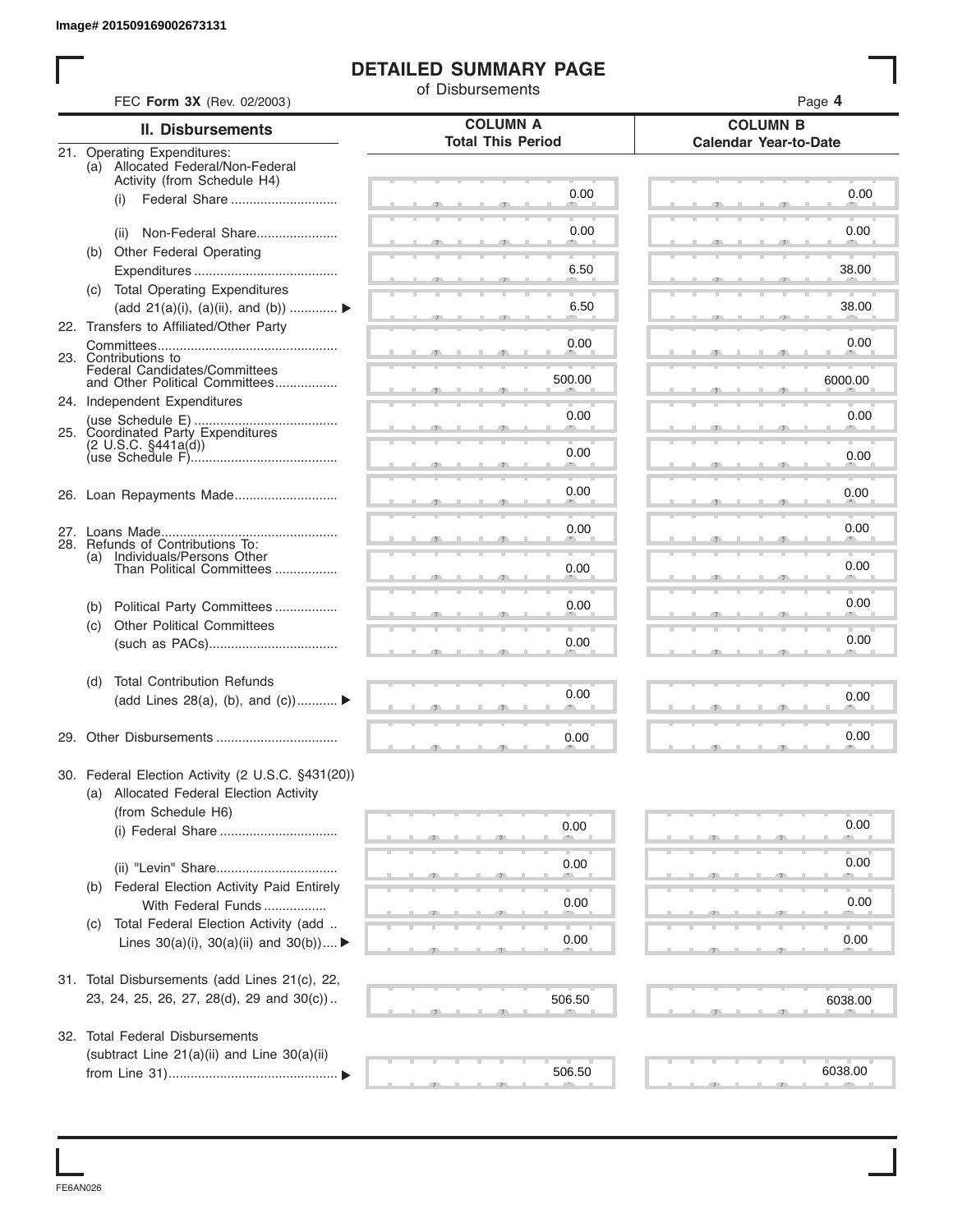#### **DETAILED SUMMARY PAGE**

| FEC Form 3X (Rev. 02/2003)                                                     | <b>DETAILED SUMMARY PAGE</b><br>of Disbursements | Page 5                                          |
|--------------------------------------------------------------------------------|--------------------------------------------------|-------------------------------------------------|
| III. Net Contributions/Operating Ex-<br>penditures                             | <b>COLUMN A</b><br><b>Total This Period</b>      | <b>COLUMN B</b><br><b>Calendar Year-to-Date</b> |
| 33. Total Contributions (other than loans)<br>(from Line 11(d), page 3)        | 2143.16                                          | 22578.24                                        |
| 34. Total Contribution Refunds                                                 | 0.00                                             | 0.00                                            |
| 35. Net Contributions (other than loans)<br>(subtract Line 34 from Line 33)    | 2143.16                                          | 22578.24                                        |
| 36. Total Federal Operating Expenditures<br>(add Line 21(a)(i) and Line 21(b)) | 6.50                                             | 38.00                                           |
| 37. Offsets to Operating Expenditures                                          | 0.00                                             | 0.00                                            |
| 38. Net Operating Expenditures                                                 | 6.50                                             | 38.00                                           |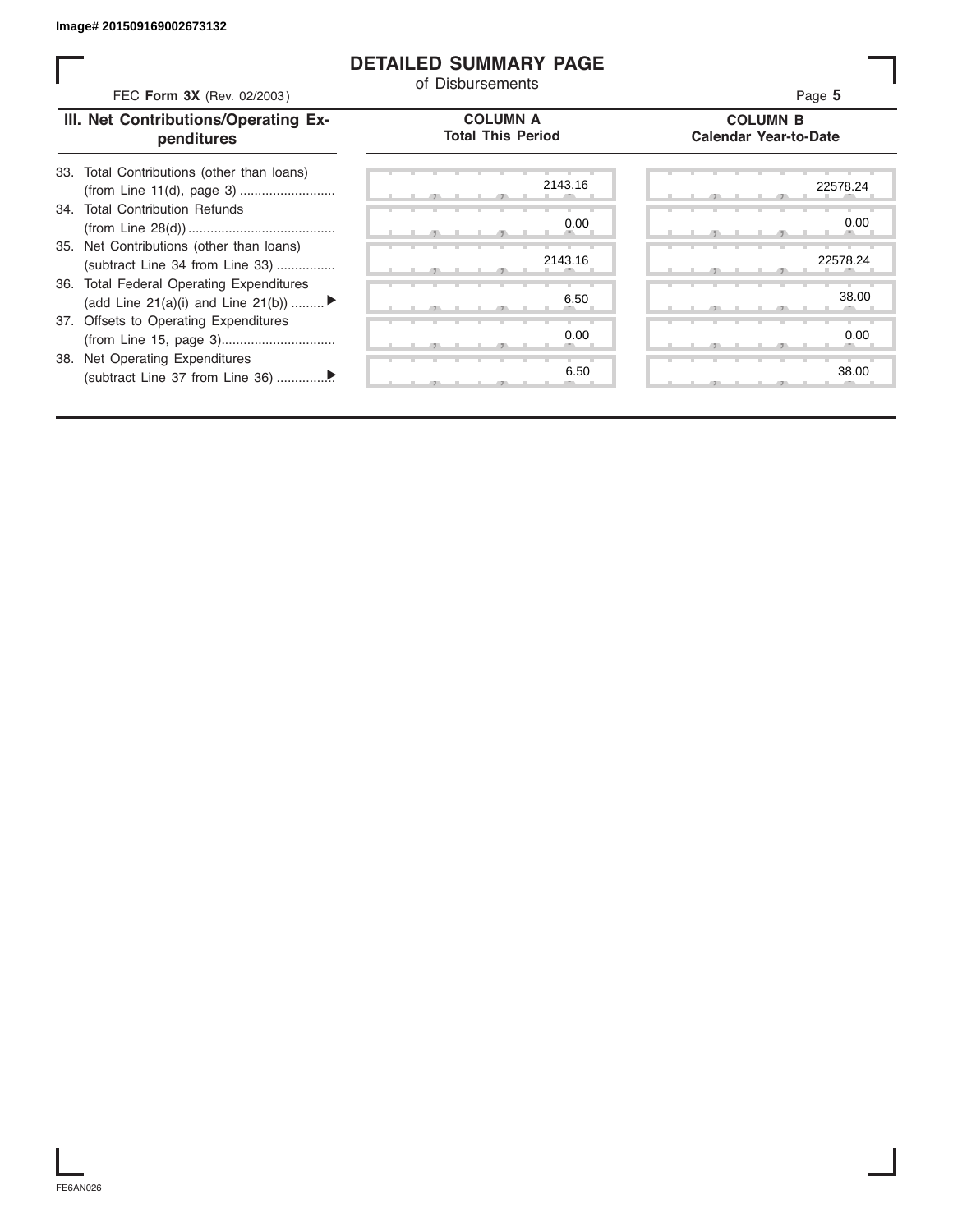|                          | FOR LINE NUMBER:                      | <b>PAGE</b> | 6 | OF. |
|--------------------------|---------------------------------------|-------------|---|-----|
| Use separate schedule(s) | (check only one)                      |             |   |     |
| for each category of the | $ \mathsf{X} $ 11a<br>11 <sub>b</sub> |             |   |     |
| Detailed Summary Page    |                                       |             |   |     |

| SCHEDULE A (FEC Form 3X)<br><b>ITEMIZED RECEIPTS</b>                                                                                                                                                                                                                                                                                                          |                                                                 | Use separate schedule(s)<br>for each category of the<br>Detailed Summary Page                   | FOR LINE NUMBER:<br>PAGE<br>6<br>OF<br>12<br>(check only one)<br>$\overline{X}$ 11a<br>11 <sub>b</sub><br>12<br>11c<br>13<br>14<br>16                                                                                       |
|---------------------------------------------------------------------------------------------------------------------------------------------------------------------------------------------------------------------------------------------------------------------------------------------------------------------------------------------------------------|-----------------------------------------------------------------|-------------------------------------------------------------------------------------------------|-----------------------------------------------------------------------------------------------------------------------------------------------------------------------------------------------------------------------------|
| Any information copied from such Reports and Statements may not be sold or used by any person for the purpose of soliciting contributions<br>or for commercial purposes, other than using the name and address of any political committee to solicit contributions from such committee.<br>NAME OF COMMITTEE (In Full)<br>KeyCorp Advocates Fund-Federal Only |                                                                 |                                                                                                 | 15<br>17                                                                                                                                                                                                                    |
| Full Name (Last, First, Middle Initial)<br>A. Charles Burton Wise<br>Mailing Address 7921 Blacklick View Drive<br>City<br><b>Blacklick</b><br>FEC ID number of contributing<br>federal political committee.<br>Name of Employer<br>KeyBank National Association<br>Receipt For:<br>Primary<br>General<br>Other (specify) $\blacktriangledown$                 | <b>State</b><br>OH<br>C<br>Occupation<br>VP, Institutional Bkng | Zip Code<br>43004-5018<br>Aggregate Year-to-Date ▼<br>720.00                                    | Date of Receipt<br>$Y - Y - Y$<br>$M - M$<br>$D$ $D$<br>08<br>31<br>2015<br><b>Transaction ID: PR103774810720</b><br>Amount of Each Receipt this Period<br>80.00<br>P/R Deduction (\$40.00 Bi-Weekly)                       |
| Full Name (Last, First, Middle Initial)<br><b>B.</b> Gary D Quenneville<br>Mailing Address 5800 Mill Stone Court<br>City<br><b>East Amherst</b><br>FEC ID number of contributing<br>federal political committee.<br>Name of Employer<br>KeyBank National Association<br>Receipt For:<br>Primary<br>General<br>Other (specify) $\blacktriangledown$            | <b>State</b><br>ΝY<br>С<br>Occupation                           | Zip Code<br>14051-2518<br><b>Regional Sales Executive</b><br>Aggregate Year-to-Date ▼<br>360.00 | Date of Receipt<br>Y TYT<br>$M - M$<br>$\Box$<br>D<br>31<br>2015<br>08<br><b>Transaction ID: PR53975310720</b><br>Amount of Each Receipt this Period<br>40.00<br>P/R Deduction (\$20.00 Bi-Weekly)                          |
| Full Name (Last, First, Middle Initial)<br>Paul E Henson<br>C.<br>Mailing Address 20515 Beaconsfield Blvd<br>City<br><b>Rocky River</b><br>FEC ID number of contributing<br>federal political committee.<br>Name of Employer<br>KeyBank National Association<br>Receipt For:<br>Primary<br>General<br>Other (specify) $\blacktriangledown$                    | <b>State</b><br>OН<br>С<br>Occupation                           | Zip Code<br>44116-1305<br>Chief Corp Bank Credit Officer<br>Aggregate Year-to-Date ▼<br>415.44  | Date of Receipt<br>$T - Y = Y - T Y$<br>$M - M$<br>$\overline{D}$<br>$\Box$<br>08<br>31<br>2015<br><b>Transaction ID: PR54015110720</b><br>Amount of Each Receipt this Period<br>46.16<br>P/R Deduction (\$23.08 Bi-Weekly) |
|                                                                                                                                                                                                                                                                                                                                                               |                                                                 |                                                                                                 | 166.16                                                                                                                                                                                                                      |

FEC **Schedule A (Form 3X)** Rev. 02/2003

S S S , , .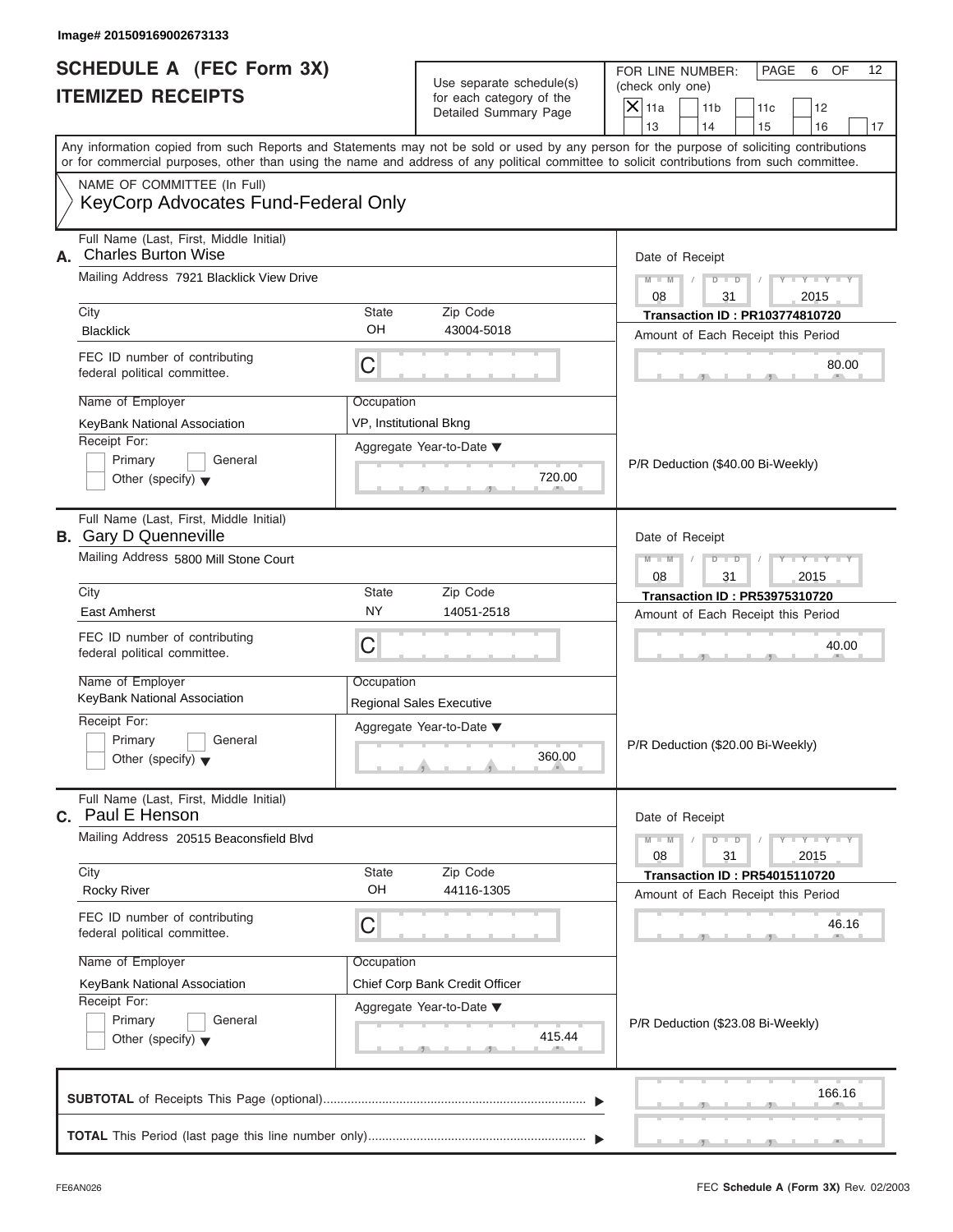|                                                   | FOR LINE NUMBER:                      | I PAGE | NF. |
|---------------------------------------------------|---------------------------------------|--------|-----|
| Use separate schedule(s)                          | (check only one)                      |        |     |
| for each category of the<br>Detailed Summary Page | $ \mathsf{X} $ 11a<br>11 <sub>b</sub> |        |     |
|                                                   |                                       |        |     |

| SCHEDULE A (FEC Form 3X)<br><b>ITEMIZED RECEIPTS</b>                                                                                                                                                                                                                                                                                                                                      |                                                                       | Use separate schedule(s)<br>for each category of the<br>Detailed Summary Page                         | FOR LINE NUMBER:<br>PAGE<br>OF<br>12<br>7<br>(check only one)<br>$\overline{X}$ 11a<br>11 <sub>b</sub><br>12<br>11c<br>13<br>14<br>15<br>16<br>17                                                                             |
|-------------------------------------------------------------------------------------------------------------------------------------------------------------------------------------------------------------------------------------------------------------------------------------------------------------------------------------------------------------------------------------------|-----------------------------------------------------------------------|-------------------------------------------------------------------------------------------------------|-------------------------------------------------------------------------------------------------------------------------------------------------------------------------------------------------------------------------------|
| Any information copied from such Reports and Statements may not be sold or used by any person for the purpose of soliciting contributions<br>or for commercial purposes, other than using the name and address of any political committee to solicit contributions from such committee.<br>NAME OF COMMITTEE (In Full)<br>KeyCorp Advocates Fund-Federal Only                             |                                                                       |                                                                                                       |                                                                                                                                                                                                                               |
| Full Name (Last, First, Middle Initial)<br>Douglas M Schosser<br>А.<br>Mailing Address 4300 Burberry Court<br>City<br>Avon<br>FEC ID number of contributing<br>federal political committee.<br>Name of Employer<br>KeyCorp<br>Receipt For:<br>Primary<br>General<br>Other (specify) $\blacktriangledown$                                                                                  | State<br>OH<br>C<br>Occupation                                        | Zip Code<br>44011-4417<br><b>Corporate Accounting Executive</b><br>Aggregate Year-to-Date ▼<br>692.28 | Date of Receipt<br>$Y = Y =$<br>$M - M$ /<br>$D$ $D$<br>08<br>31<br>2015<br><b>Transaction ID: PR54023910720</b><br>Amount of Each Receipt this Period<br>76.92<br>P/R Deduction (\$38.46 Bi-Weekly)                          |
| Full Name (Last, First, Middle Initial)<br><b>B.</b> Amy K Carlson<br>Mailing Address 2884 Woodbury Rd<br>City<br><b>Shaker Heights</b><br>FEC ID number of contributing<br>federal political committee.<br>Name of Employer<br>KeyBank National Association<br>Receipt For:<br>Primary<br>General                                                                                        | <b>State</b><br>OH<br>C<br>Occupation                                 | Zip Code<br>44120-2426<br>Grp Hd, DCM Orig & Structuring<br>Aggregate Year-to-Date ▼                  | Date of Receipt<br>Y TYT<br>$M - M$<br>$\Box$<br>D<br>31<br>2015<br>08<br><b>Transaction ID: PR54129110720</b><br>Amount of Each Receipt this Period<br>96.16<br>P/R Deduction (\$48.08 Bi-Weekly)                            |
| Other (specify) $\blacktriangledown$<br>Full Name (Last, First, Middle Initial)<br><b>Derek William Chauvette</b><br>C.<br>Mailing Address 18120 Parkland Rd<br>City<br>Shaker Heights<br>FEC ID number of contributing<br>federal political committee.<br>Name of Employer<br>KeyBank National Association<br>Receipt For:<br>Primary<br>General<br>Other (specify) $\blacktriangledown$ | <b>State</b><br>OН<br>С<br>Occupation<br><b>Head of Public Sector</b> | 865.44<br>Zip Code<br>44122-3447<br>Aggregate Year-to-Date ▼<br>2076.84                               | Date of Receipt<br>$T - Y = Y - T Y$<br>$M - M$<br>$\overline{D}$<br>$\Box$<br>08<br>31<br>2015<br><b>Transaction ID: PR54372110720</b><br>Amount of Each Receipt this Period<br>230.76<br>P/R Deduction (\$115.38 Bi-Weekly) |
|                                                                                                                                                                                                                                                                                                                                                                                           |                                                                       |                                                                                                       | 403.84                                                                                                                                                                                                                        |

S S S , , .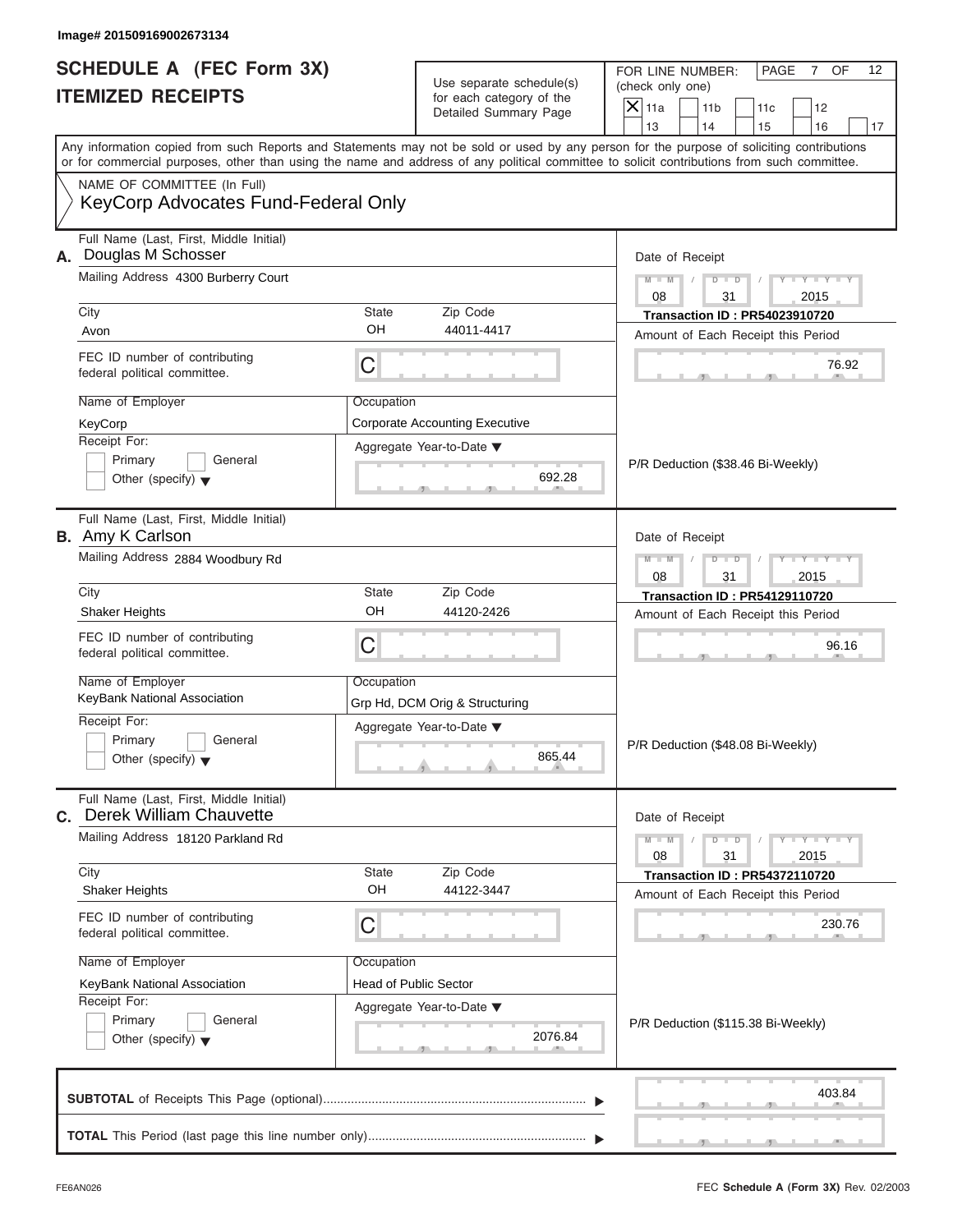|                                                   | FOR LINE NUMBER:          | <b>PAGE</b> | 8 | OF. |
|---------------------------------------------------|---------------------------|-------------|---|-----|
| Use separate schedule(s)                          | (check only one)          |             |   |     |
| for each category of the<br>Detailed Summary Page | $ \mathsf{X} $ 11a<br>11b |             |   |     |
|                                                   |                           |             |   |     |

| SCHEDULE A (FEC Form 3X)<br><b>ITEMIZED RECEIPTS</b>                                                                                                                                                                                                                                                                                                          |                                                                 | Use separate schedule(s)<br>for each category of the<br>Detailed Summary Page                 | FOR LINE NUMBER:<br>PAGE<br>8<br>OF<br>12<br>(check only one)<br>$\overline{X}$ 11a<br>11 <sub>b</sub><br>12<br>11c<br>13<br>14<br>15<br>16<br>17                                                      |
|---------------------------------------------------------------------------------------------------------------------------------------------------------------------------------------------------------------------------------------------------------------------------------------------------------------------------------------------------------------|-----------------------------------------------------------------|-----------------------------------------------------------------------------------------------|--------------------------------------------------------------------------------------------------------------------------------------------------------------------------------------------------------|
| Any information copied from such Reports and Statements may not be sold or used by any person for the purpose of soliciting contributions<br>or for commercial purposes, other than using the name and address of any political committee to solicit contributions from such committee.<br>NAME OF COMMITTEE (In Full)<br>KeyCorp Advocates Fund-Federal Only |                                                                 |                                                                                               |                                                                                                                                                                                                        |
| Full Name (Last, First, Middle Initial)<br><b>Mitchell W Miller</b><br>А.<br>Mailing Address 1758 Randolph Road<br>City<br>Schenectady<br>FEC ID number of contributing<br>federal political committee.<br>Name of Employer<br>KeyBank National Association<br>Receipt For:<br>Primary<br>General<br>Other (specify) $\blacktriangledown$                     | State<br><b>NY</b><br>C<br>Occupation                           | Zip Code<br>12308-2001<br>Director, Institutional Bkng<br>Aggregate Year-to-Date ▼<br>792.00  | Date of Receipt<br>$Y - Y - Y$<br>$M - M$<br>$D$ $D$<br>08<br>31<br>2015<br><b>Transaction ID: PR54710810720</b><br>Amount of Each Receipt this Period<br>88.00<br>P/R Deduction (\$44.00 Bi-Weekly)   |
| Full Name (Last, First, Middle Initial)<br><b>B.</b> Jeffrey S Freese<br>Mailing Address 1055 Old River Road #315<br>City<br>Cleveland<br>FEC ID number of contributing<br>federal political committee.<br>Name of Employer<br>KeyBanc Capital Markets Inc.<br>Receipt For:<br>Primary<br>General<br>Other (specify) $\blacktriangledown$                     | <b>State</b><br>OH<br>C<br>Occupation<br>MD, Institutional Bkng | Zip Code<br>44113-5804<br>Aggregate Year-to-Date ▼<br>380.70                                  | Date of Receipt<br>Y TY<br>$M - M$<br>$\Box$<br>D<br>31<br>2015<br>08<br><b>Transaction ID: PR55427510720</b><br>Amount of Each Receipt this Period<br>42.30<br>P/R Deduction (\$21.15 Bi-Weekly)      |
| Full Name (Last, First, Middle Initial)<br><b>Brian Brennan</b><br>С.<br>Mailing Address 2961 Edgewood Drive.<br>City<br>Pepper Pike<br>FEC ID number of contributing<br>federal political committee.<br>Name of Employer<br>KeyBanc Capital Markets Inc.<br>Receipt For:<br>Primary<br>General<br>Other (specify) $\blacktriangledown$                       | <b>State</b><br>OН<br>С<br>Occupation                           | Zip Code<br>44124-5101<br>Nat'l Hd, Fix Inc SIs & Trdng<br>Aggregate Year-to-Date ▼<br>450.00 | Date of Receipt<br>$M - M$<br>$\overline{D}$<br>$\Box$<br>08<br>31<br>2015<br><b>Transaction ID: PR55795910720</b><br>Amount of Each Receipt this Period<br>50.00<br>P/R Deduction (\$25.00 Bi-Weekly) |
|                                                                                                                                                                                                                                                                                                                                                               |                                                                 |                                                                                               | 180.30                                                                                                                                                                                                 |

S S S , , .

×.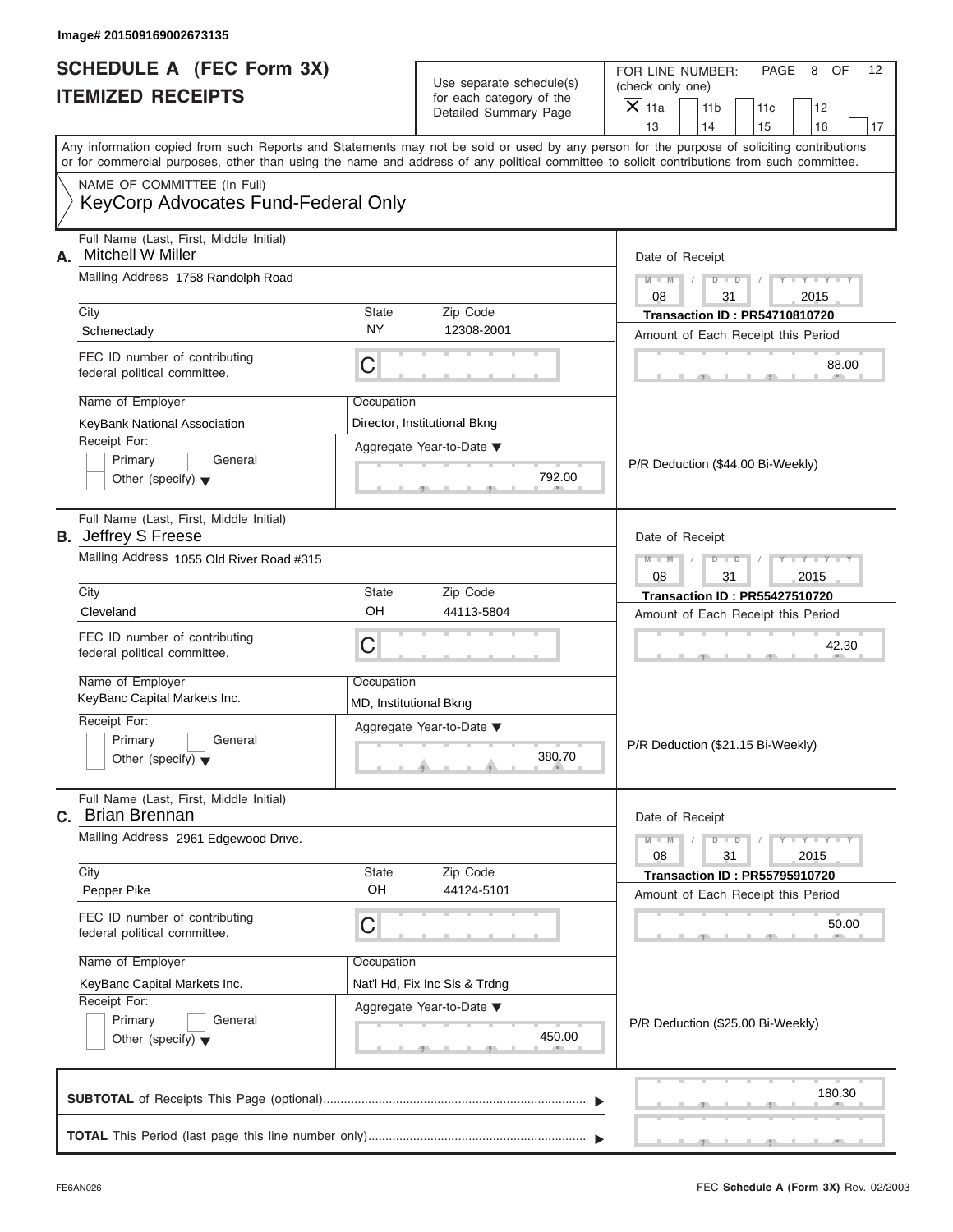|                                                   | FOR LINE NUMBER:                      | l PAGE | 9 | OF. |
|---------------------------------------------------|---------------------------------------|--------|---|-----|
| Use separate schedule(s)                          | (check only one)                      |        |   |     |
| for each category of the<br>Detailed Summary Page | $ \mathsf{X} $ 11a<br>11 <sub>b</sub> |        |   |     |
|                                                   |                                       |        |   |     |

| SCHEDULE A (FEC Form 3X)<br><b>ITEMIZED RECEIPTS</b>                                                                                                                                                                                                                                                                                                          |                                                                 | Use separate schedule(s)<br>for each category of the<br>Detailed Summary Page                        | FOR LINE NUMBER:<br>PAGE<br>9<br>OF<br>12<br>(check only one)<br>$X$ 11a<br>11 <sub>b</sub><br>12<br>11c<br>13<br>14<br>15<br>16<br>17                                                                                           |
|---------------------------------------------------------------------------------------------------------------------------------------------------------------------------------------------------------------------------------------------------------------------------------------------------------------------------------------------------------------|-----------------------------------------------------------------|------------------------------------------------------------------------------------------------------|----------------------------------------------------------------------------------------------------------------------------------------------------------------------------------------------------------------------------------|
| Any information copied from such Reports and Statements may not be sold or used by any person for the purpose of soliciting contributions<br>or for commercial purposes, other than using the name and address of any political committee to solicit contributions from such committee.<br>NAME OF COMMITTEE (In Full)<br>KeyCorp Advocates Fund-Federal Only |                                                                 |                                                                                                      |                                                                                                                                                                                                                                  |
| Full Name (Last, First, Middle Initial)<br>Kim S Monson<br>А.<br>Mailing Address 205 290th Ave SE<br>City<br><b>Fall City</b><br>FEC ID number of contributing<br>federal political committee.<br>Name of Employer<br>KeyBank National Association<br>Receipt For:<br>Primary<br>General<br>Other (specify) $\blacktriangledown$                              | State<br><b>WA</b><br>C<br>Occupation<br>MD, Institutional Bkng | Zip Code<br>98024-7405<br>Aggregate Year-to-Date ▼<br>207.54                                         | Date of Receipt<br>$M - M$<br>$Y = Y$<br>$D$ $D$<br>$\sqrt{2}$<br>08<br>31<br>2015<br><b>Transaction ID: PR56252310720</b><br>Amount of Each Receipt this Period<br>23.06<br>P/R Deduction (\$11.53 Bi-Weekly)                   |
| Full Name (Last, First, Middle Initial)<br><b>B.</b> Andrew R Vollmer<br>Mailing Address 31387 Edgewood Drive<br>City<br>Pepper Pike<br>FEC ID number of contributing<br>federal political committee.<br>Name of Employer<br>KeyBanc Capital Markets Inc.<br>Receipt For:<br>Primary<br>General<br>Other (specify) $\blacktriangledown$                       | State<br>OH<br>C<br>Occupation                                  | Zip Code<br>44124-5104<br>Segment Hd, Institutional Bkng<br>Aggregate Year-to-Date ▼<br>692.28<br>æ. | Date of Receipt<br>$M - M$<br>$\Box$<br>$T - Y$<br>D<br>08<br>31<br>2015<br><b>Transaction ID: PR56860710720</b><br>Amount of Each Receipt this Period<br>76.92<br>P/R Deduction (\$38.46 Bi-Weekly)                             |
| Full Name (Last, First, Middle Initial)<br><b>Christopher Gorman</b><br>С.<br>Mailing Address 3301 SOM Center Road<br>City<br><b>Chagrin Falls</b><br>FEC ID number of contributing<br>federal political committee.<br>Name of Employer<br>KeyBank National Association<br>Receipt For:<br>Primary<br>General<br>Other (specify) $\blacktriangledown$         | State<br>OH<br>C<br>Occupation                                  | Zip Code<br>44022-6656<br>President Key Corporate Bank<br>Aggregate Year-to-Date ▼<br>3269.10        | Date of Receipt<br>$M - M$<br>$Y - Y - Y - Y$<br>ъ<br>$\overline{\phantom{a}}$<br>08<br>31<br>2015<br><b>Transaction ID: PR56872010720</b><br>Amount of Each Receipt this Period<br>192.30<br>P/R Deduction (\$192.30 Bi-Weekly) |
|                                                                                                                                                                                                                                                                                                                                                               |                                                                 |                                                                                                      | 292.28                                                                                                                                                                                                                           |

S S S , , .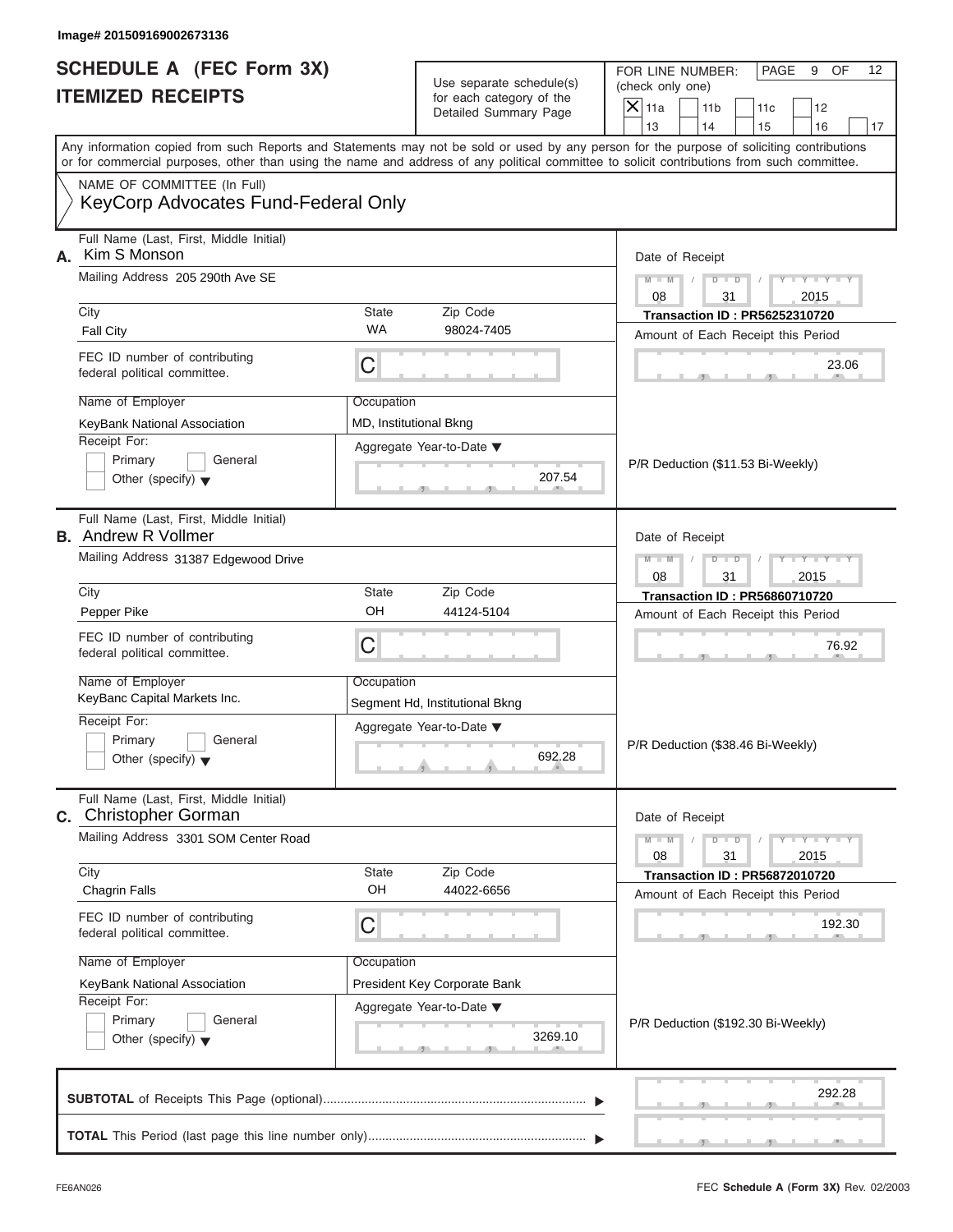| <b>SCHEDULE A (FEC Form 3X)</b><br><b>ITEMIZED RECEIPTS</b>                 | Use separate schedule(s)<br>for each category of the                                                                                       | FOR LINE NUMBER:<br>PAGE 10 OF<br>12<br>(check only one)                                                                                  |  |  |
|-----------------------------------------------------------------------------|--------------------------------------------------------------------------------------------------------------------------------------------|-------------------------------------------------------------------------------------------------------------------------------------------|--|--|
|                                                                             | Detailed Summary Page                                                                                                                      | $\overline{X}$ 11a<br>11 <sub>b</sub><br>11c<br>12<br>13<br>14<br>15<br>16<br>17                                                          |  |  |
|                                                                             | or for commercial purposes, other than using the name and address of any political committee to solicit contributions from such committee. | Any information copied from such Reports and Statements may not be sold or used by any person for the purpose of soliciting contributions |  |  |
| NAME OF COMMITTEE (In Full)<br>KeyCorp Advocates Fund-Federal Only          |                                                                                                                                            |                                                                                                                                           |  |  |
| Full Name (Last, First, Middle Initial)<br>Andrew J Paine III<br>А.         |                                                                                                                                            | Date of Receipt                                                                                                                           |  |  |
| Mailing Address 2501 Marlboro Road                                          |                                                                                                                                            | $Y - Y - Y - Y - Y$<br>$M - M$<br>$D$ $D$<br>$\sqrt{ }$<br>08<br>31<br>2015                                                               |  |  |
| City                                                                        | <b>State</b><br>Zip Code                                                                                                                   | <b>Transaction ID: PR56880210720</b>                                                                                                      |  |  |
| <b>Cleveland Heights</b>                                                    | OH<br>44118-4027                                                                                                                           | Amount of Each Receipt this Period                                                                                                        |  |  |
| FEC ID number of contributing<br>federal political committee.               | C                                                                                                                                          | 384.60                                                                                                                                    |  |  |
| Name of Employer                                                            | Occupation                                                                                                                                 |                                                                                                                                           |  |  |
| KeyBanc Capital Markets Inc.                                                | Head of Corp and Inv Banking                                                                                                               |                                                                                                                                           |  |  |
| Receipt For:                                                                | Aggregate Year-to-Date ▼                                                                                                                   |                                                                                                                                           |  |  |
| Primary<br>General<br>Other (specify) $\blacktriangledown$                  | 3461.40                                                                                                                                    | P/R Deduction (\$192.30 Bi-Weekly)                                                                                                        |  |  |
| Full Name (Last, First, Middle Initial)<br><b>B.</b> Lara DeLeone           |                                                                                                                                            | Date of Receipt                                                                                                                           |  |  |
| Mailing Address 2237 Oxford Road                                            |                                                                                                                                            | Y I Y I Y I Y<br>$M - M$<br>$D$ $D$<br>08<br>31<br>2015                                                                                   |  |  |
| City                                                                        | <b>State</b><br>Zip Code                                                                                                                   | <b>Transaction ID: PR57543210720</b>                                                                                                      |  |  |
| Columbus                                                                    | OH<br>43221-4008                                                                                                                           | Amount of Each Receipt this Period                                                                                                        |  |  |
| FEC ID number of contributing<br>federal political committee.               | C                                                                                                                                          | 76.92                                                                                                                                     |  |  |
| Name of Employer                                                            | Occupation                                                                                                                                 |                                                                                                                                           |  |  |
| KeyBank National Association                                                | MD, Institutional Bkng                                                                                                                     |                                                                                                                                           |  |  |
| Receipt For:<br>Primary<br>General                                          | Aggregate Year-to-Date ▼                                                                                                                   |                                                                                                                                           |  |  |
| Other (specify) $\blacktriangledown$                                        | 692.28                                                                                                                                     | P/R Deduction (\$38.46 Bi-Weekly)                                                                                                         |  |  |
| Full Name (Last, First, Middle Initial)<br><b>Matthew L Milcetich</b><br>С. |                                                                                                                                            | Date of Receipt                                                                                                                           |  |  |
| Mailing Address 2718 Landon Rd                                              | $M - M$<br>$D$ $\Box$ $D$<br>$Y - Y - Y - Y - I$<br>08<br>31<br>2015                                                                       |                                                                                                                                           |  |  |
| City<br>Zip Code<br>State<br>OH<br>44122-2008<br><b>Shaker Heights</b>      |                                                                                                                                            | <b>Transaction ID: PR59122810720</b><br>Amount of Each Receipt this Period                                                                |  |  |
| FEC ID number of contributing<br>federal political committee.               | C                                                                                                                                          | 76.92                                                                                                                                     |  |  |
| Name of Employer                                                            | Occupation                                                                                                                                 |                                                                                                                                           |  |  |
| KeyBank National Association                                                |                                                                                                                                            |                                                                                                                                           |  |  |
| Receipt For:                                                                | Aggregate Year-to-Date ▼                                                                                                                   |                                                                                                                                           |  |  |
| Primary<br>General<br>Other (specify) $\blacktriangledown$                  | 692.28                                                                                                                                     | P/R Deduction (\$38.46 Bi-Weekly)                                                                                                         |  |  |
|                                                                             |                                                                                                                                            | 538.44                                                                                                                                    |  |  |
|                                                                             |                                                                                                                                            |                                                                                                                                           |  |  |

 $S = 1 - 1 - 2$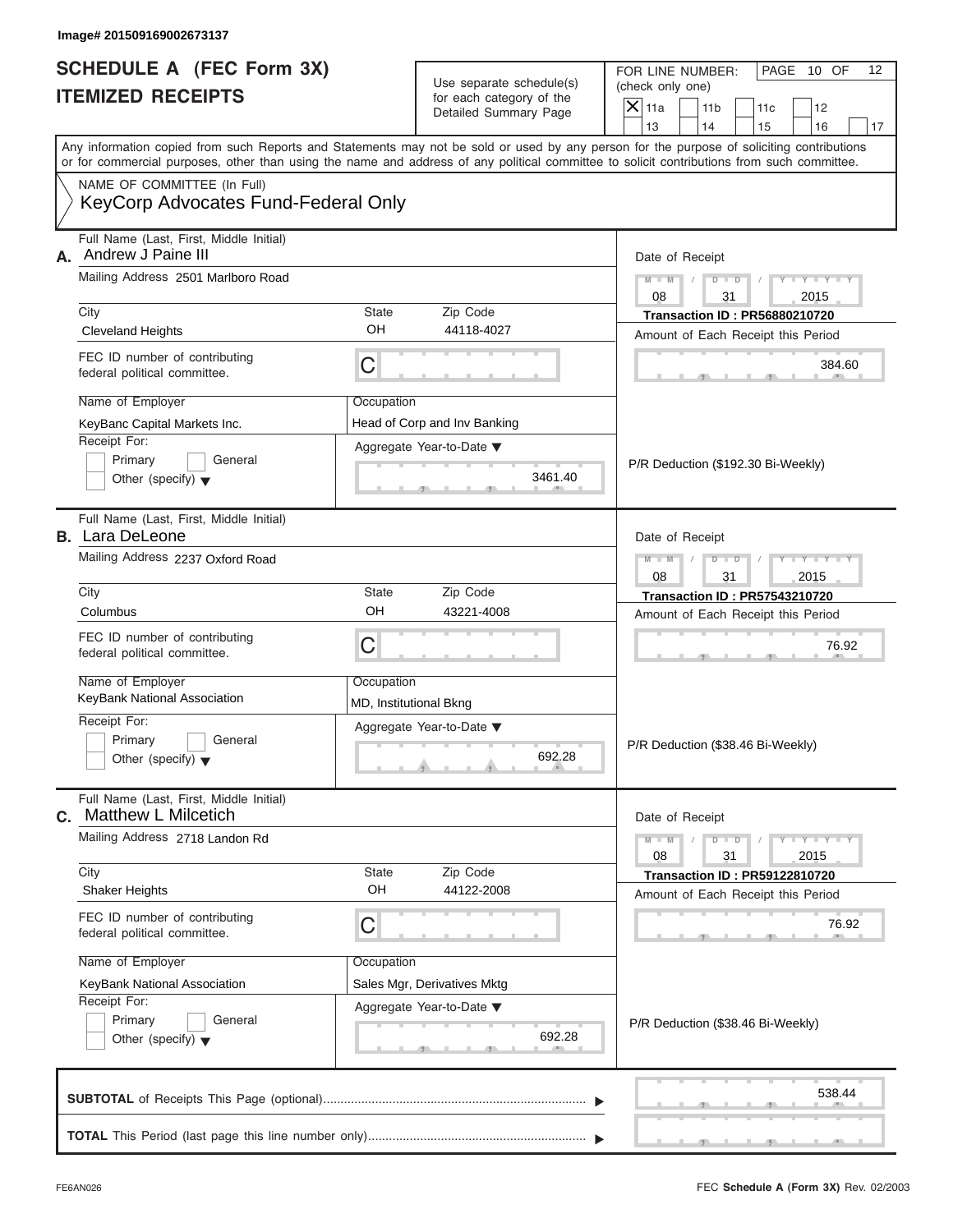|                                                   | l PAGE<br>11 OF<br>FOR LINE NUMBER: |  |  |  |  |
|---------------------------------------------------|-------------------------------------|--|--|--|--|
| Use separate schedule(s)                          | (check only one)                    |  |  |  |  |
| for each category of the<br>Detailed Summary Page | $ \mathsf{X} $ 11a<br>11b           |  |  |  |  |
|                                                   |                                     |  |  |  |  |

| <b>SCHEDULE A (FEC Form 3X)</b><br><b>ITEMIZED RECEIPTS</b>                                                                                                            |             | Use separate schedule(s)<br>for each category of the<br>Detailed Summary Page | FOR LINE NUMBER:<br>PAGE 11 OF<br>12<br>(check only one)<br>$\overline{X}$ 11a<br>11 <sub>b</sub><br>11c<br>12<br>13<br>14<br>15<br>16<br>17                                                                                                                                            |  |  |
|------------------------------------------------------------------------------------------------------------------------------------------------------------------------|-------------|-------------------------------------------------------------------------------|-----------------------------------------------------------------------------------------------------------------------------------------------------------------------------------------------------------------------------------------------------------------------------------------|--|--|
|                                                                                                                                                                        |             |                                                                               | Any information copied from such Reports and Statements may not be sold or used by any person for the purpose of soliciting contributions<br>or for commercial purposes, other than using the name and address of any political committee to solicit contributions from such committee. |  |  |
| NAME OF COMMITTEE (In Full)<br>KeyCorp Advocates Fund-Federal Only                                                                                                     |             |                                                                               |                                                                                                                                                                                                                                                                                         |  |  |
| Full Name (Last, First, Middle Initial)<br>A. Sterling Kozlowski                                                                                                       |             |                                                                               | Date of Receipt                                                                                                                                                                                                                                                                         |  |  |
| Mailing Address 15 Marigold Lane                                                                                                                                       |             |                                                                               | $Y - Y - Y - Y - Y$<br>$M - M$                                                                                                                                                                                                                                                          |  |  |
| City                                                                                                                                                                   | State       | Zip Code                                                                      | 08<br>31<br>2015                                                                                                                                                                                                                                                                        |  |  |
| Falmouth                                                                                                                                                               | <b>ME</b>   | 04105-1289                                                                    | <b>Transaction ID: PR59185410720</b><br>Amount of Each Receipt this Period                                                                                                                                                                                                              |  |  |
| FEC ID number of contributing<br>federal political committee.                                                                                                          | C           |                                                                               | 80.00                                                                                                                                                                                                                                                                                   |  |  |
| Name of Employer                                                                                                                                                       | Occupation  |                                                                               |                                                                                                                                                                                                                                                                                         |  |  |
| KeyBank National Association                                                                                                                                           |             | <b>Regional Sales Executive</b>                                               |                                                                                                                                                                                                                                                                                         |  |  |
| Receipt For:<br>Primary<br>General<br>Other (specify) $\blacktriangledown$                                                                                             |             | Aggregate Year-to-Date ▼<br>720.00                                            | P/R Deduction (\$40.00 Bi-Weekly)                                                                                                                                                                                                                                                       |  |  |
| Full Name (Last, First, Middle Initial)<br><b>B.</b> Walter Joseph Wozniak                                                                                             |             |                                                                               | Date of Receipt                                                                                                                                                                                                                                                                         |  |  |
| Mailing Address 1931 Stanford Rd                                                                                                                                       |             |                                                                               | $Y = Y = Y' - Y'$<br>$M - M$<br>$D$ $D$<br>$\sqrt{ }$<br>08<br>31<br>2015                                                                                                                                                                                                               |  |  |
| City                                                                                                                                                                   | State       | Zip Code                                                                      | <b>Transaction ID: PR677477610720</b>                                                                                                                                                                                                                                                   |  |  |
| Columbus                                                                                                                                                               | OH          | 43212-1054                                                                    | Amount of Each Receipt this Period                                                                                                                                                                                                                                                      |  |  |
| FEC ID number of contributing<br>federal political committee.                                                                                                          | C           |                                                                               | 76.92                                                                                                                                                                                                                                                                                   |  |  |
| Name of Employer<br>KeyBanc Capital Markets Inc.                                                                                                                       | Occupation  |                                                                               |                                                                                                                                                                                                                                                                                         |  |  |
| Receipt For:                                                                                                                                                           |             | Director, Institutional Bkng                                                  | P/R Deduction (\$38.46 Bi-Weekly)                                                                                                                                                                                                                                                       |  |  |
| Primary<br>General<br>Other (specify) $\blacktriangledown$                                                                                                             |             | Aggregate Year-to-Date ▼<br>692.28                                            |                                                                                                                                                                                                                                                                                         |  |  |
| Full Name (Last, First, Middle Initial)<br>C. James Randall Burleyson                                                                                                  |             |                                                                               | Date of Receipt                                                                                                                                                                                                                                                                         |  |  |
| Mailing Address 2271 Stockton Lane                                                                                                                                     |             |                                                                               | $M - M$<br>$Y - Y$<br>$D$ $D$<br>08<br>31<br>2015                                                                                                                                                                                                                                       |  |  |
| City<br>Aurora                                                                                                                                                         | State<br>IL | Zip Code<br>60502-6962                                                        | <b>Transaction ID: PR796719310720</b><br>Amount of Each Receipt this Period                                                                                                                                                                                                             |  |  |
| FEC ID number of contributing<br>federal political committee.                                                                                                          | C           |                                                                               | 76.92                                                                                                                                                                                                                                                                                   |  |  |
| Name of Employer                                                                                                                                                       | Occupation  |                                                                               |                                                                                                                                                                                                                                                                                         |  |  |
| Trader Sr, Inst Fl<br>KeyBanc Capital Markets Inc.<br>Receipt For:<br>Aggregate Year-to-Date ▼<br>Primary<br>General<br>692.28<br>Other (specify) $\blacktriangledown$ |             |                                                                               |                                                                                                                                                                                                                                                                                         |  |  |
|                                                                                                                                                                        |             |                                                                               | P/R Deduction (\$38.46 Bi-Weekly)                                                                                                                                                                                                                                                       |  |  |
|                                                                                                                                                                        |             |                                                                               | 233.84                                                                                                                                                                                                                                                                                  |  |  |
|                                                                                                                                                                        |             |                                                                               |                                                                                                                                                                                                                                                                                         |  |  |